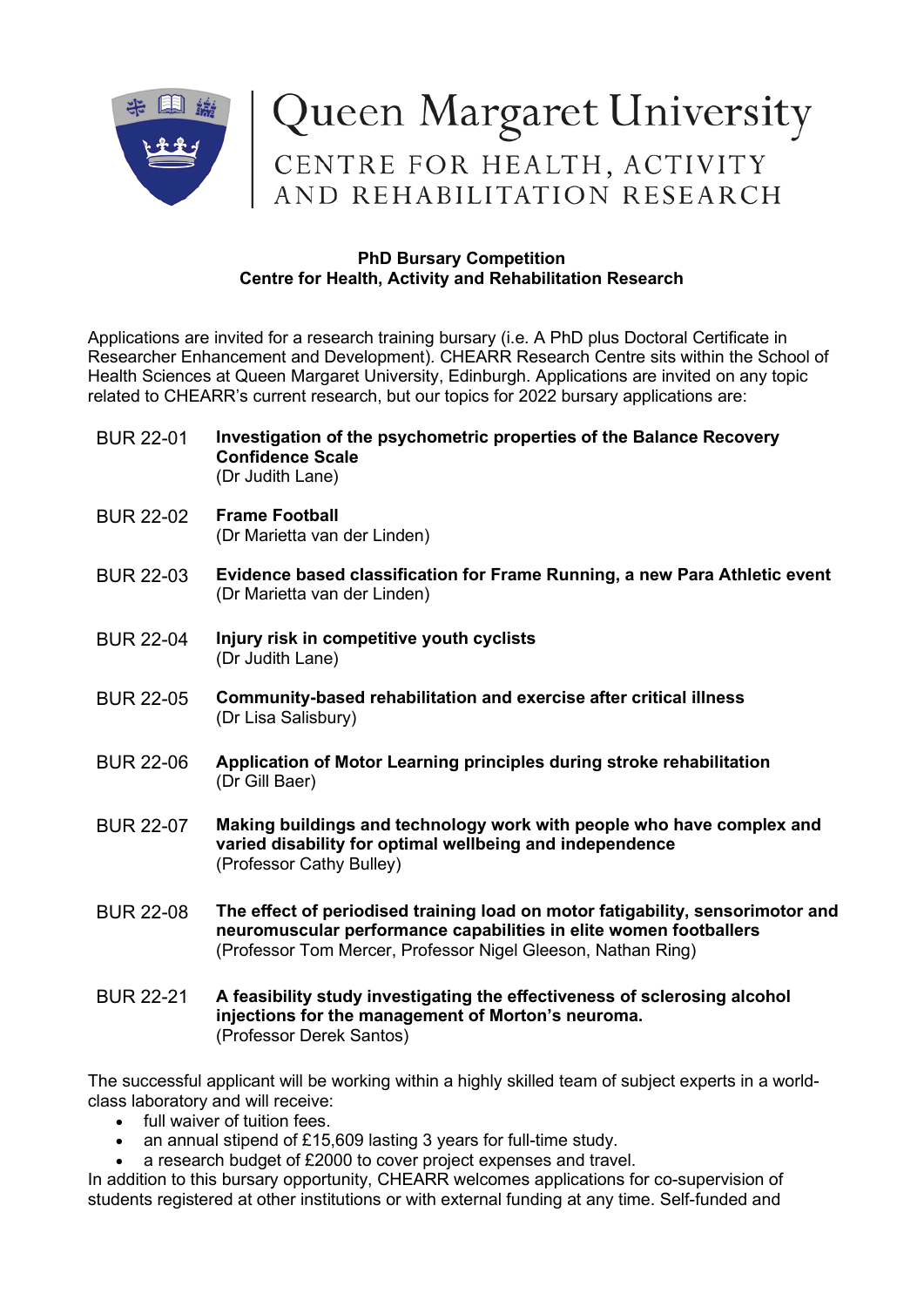externally registered students would have more flexibility in the topic of their research and should contact relevant potential supervisors.

The deadline for applications is Friday 11 March 2022. See [here](https://www.qmu.ac.uk/study-here/postgraduate-research-study/graduate-school-and-doctoral-research/phd-bursary-competition/) online.

# **BUR 22-01**

**Working title:** Investigation of the psychometric properties of the Balance Recovery Confidence Scale.

**Background:** Falls are a common and serious problem for older adults and are the second leading cause of death among older adults worldwide<sup>1</sup>. Falls can result in distress, pain, injury, loss of confidence, loss of independence and mortality<sup>2</sup>. The annual cost of falls spend by the NHS has been estimated over £2.3 billion<sup>2</sup> and is expected to rise with an ageing population<sup>3</sup>. Strategies to reduce falls and enhance older peoples falls-efficacy are therefore necessary.

The Balance Recovery Confidence (BRC) scale is a novel instrument developed by our research team $^4$ . The BRC scale is a distinctive patient-reported outcome measure (PROM) that assesses balance recovery confidence across various perturbation-type scenarios. The scale has excellent psychometric properties and has shown greater congruence to reactive postural control than other PROMs for balance confidence, fear of falling and perceived functional ability. The initial evaluation of its psychometric properties revealed that the instrument is well accepted by the communitydwelling older adults in Singapore. The scale was shown to be unidimensional with good internal consistency and test-retest reliability. Correlations with other PROMs (ABC, FES-I, LLFDI-F and Mini BESTest) were moderate suggesting that the BRC can offer additional information which can support our understanding of the management of falls in older people. The BRC scale has the potential to benefit clinicians' measurement of falls in order to individualise falls rehabilitation however further work is required to explore the generalisability of the BRC scale to a UK population. Further psychometric properties, e.g., responsiveness, minimal important difference (MID), also require evaluation. More studies on BRCs scale measurement properties would improve confidence among researchers and clinicians on the scale's utility.

The work is novel, with potential for wide clinical impact. The scale would be useful for those wishing to assess perceived reactive balance recovery control. Further studies to assess responsiveness and minimal important difference are needed to provide further evidence of the clinical utility of the scale and to extend the impact of the existing work.

## **Examples of the research questions of proposed studentship:**

- A cross-cultural validation of the Balance Recovery Confidence (BRC) Scale for the United Kingdom
- What are the psychometric properties of the BRC scale UK version?

**For enquiries and further information please contact:** Dr Judith Lane (jlane@qmu.ac.uk)

## **References:**

- 1. WHO. Falls. World Health Organisation. [https://www.who.int/news-room/fact](https://www.who.int/news-room/fact-sheets/detail/falls)[sheets/detail/falls](https://www.who.int/news-room/fact-sheets/detail/falls)
- 2. NICE. Falls: Assessment and prevention of falls in older people. Department of health. https:.www.nice.org.uk/guidance/cg161
- 3. Orton, F. The FLEXI Study (FaLls Exercise Implementation). 2021
- 4. Soh SLH, Gilmour F., Lane J, Asokan S., Woan KL, Tan CW. Constructing a measure of balance recovery confidence for older persons: content themes from different stakeholders. *International Practice Development Journal*, 2021; 11(1):1-19. DOI:10.19043/ipdj.111.XX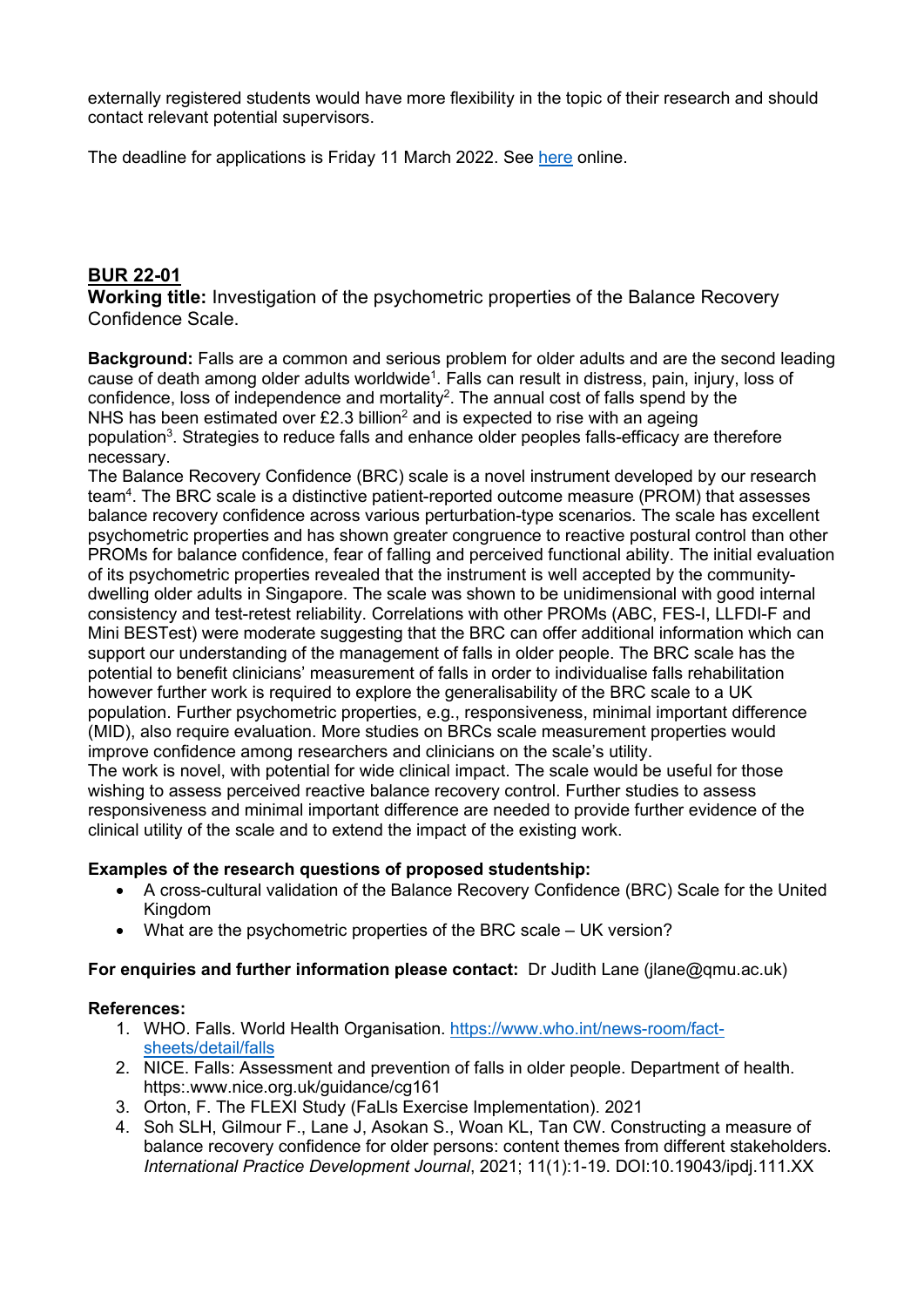# **BUR 22-02 Frame Football**

Frame Football (https://www.ifcpf.com/development/frame-football ) allows athletes with moderateto-severe mobility impairments to play football. It was developed in England in 2014 and is now played in countries worldwide as a participation programme with hopes that it will one day become an internationally competitive sport. The International Federation of Cerebral Palsy Football (IFCPF) is working in partnership with the Cerebral Palsy International Sports and Recreation Association (CPISRA) to further explore and develop this new format of football. Although there are several similarities with RaceRunning, for example regarding the high support athletes participating in these sports, there are also a few important differences. One them is the fact that the majority of Frame Football players are under 16. Although a decline in physical activity participation is also observed in early teens in the general population (e.g [1]), CP specific factors such as pain and fatigue [2] may also play an important role in this decline [3]. The proposed PhD will be able assist with the further development of Frame Football at a recreational level and ultimately at an international competitive level in variety of ways:

- Research into the benefits of Frame Football on physical and mental health and wellbeing (survey, qualitative research)
- Research into the factors associated with Frame Football participation.
- Research into how the design of the game frame could be adapted to the demands of older players and those with more severe mobility impairments
- Research into evidence-based classification for Frame Football as an international competitive event

**For enquiries and further information please contact:** Dr Marietta van der Linden (mvanderlinden@qmu.ac.uk)

## **References**

[1] Scottish Government. (2018) Scottish health survey 2017 volume one - main report.: https://www.gov.scot/publications/scottish-health-survey-2017-volume-1-main-report/pages/93/. [2] Van der Linden ML et al. (2022) Population-based study into the participation in leisure time physical activity of children and young people with cerebral palsy. Accepted for publication in Pediatric Physical Therapy.

[3] Østergaard, C et al (2020). Pain is frequent in children with cerebral palsy and negatively affects physical activity and participation. Acta paediatrica,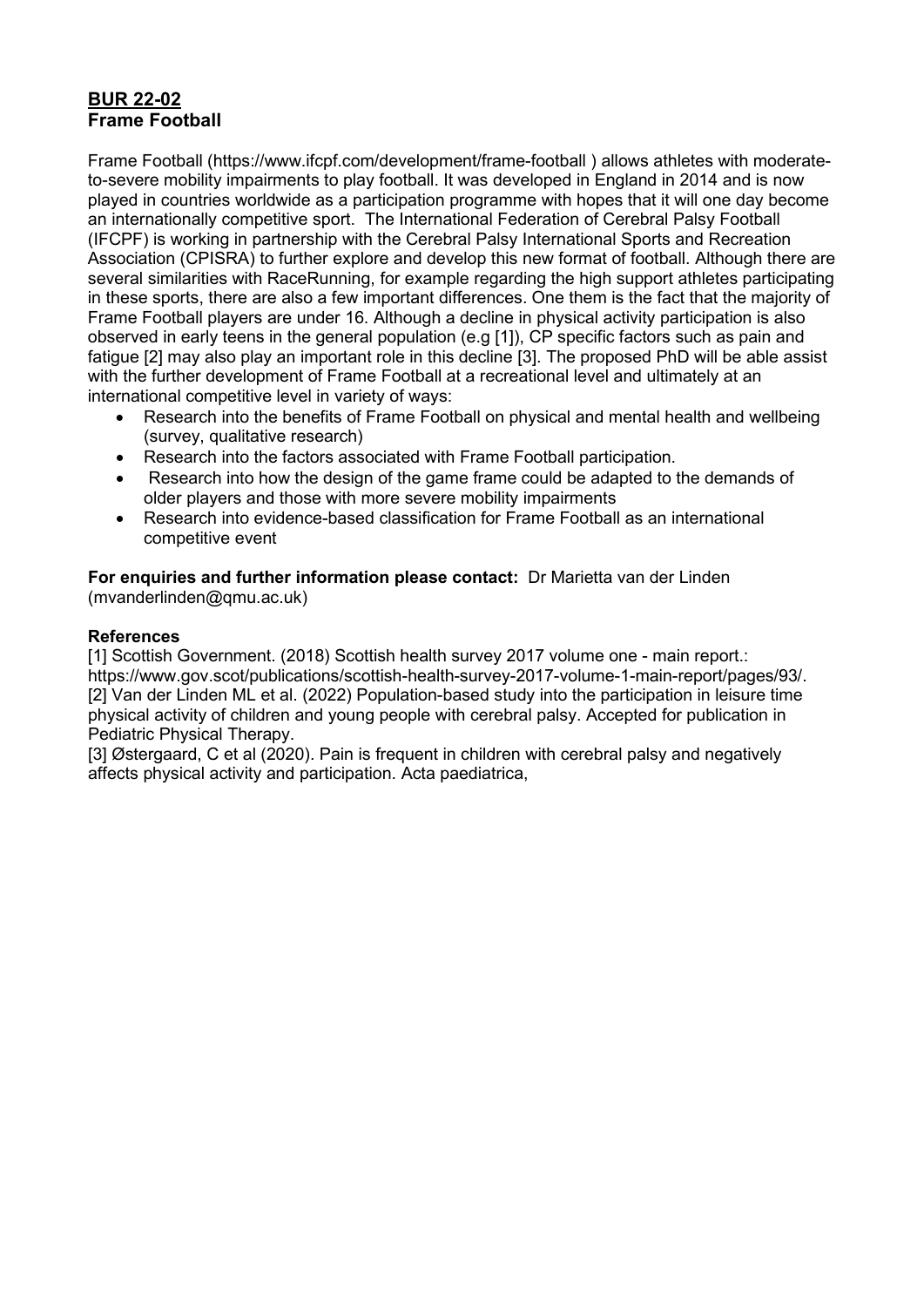# **BUR 22-03 Evidence based classification for Frame Running, a new Para Athletic event**

Since the 1st of January 2018, Frame Running [\(www.framerunning.org\)](http://www.framerunning.org/), formerly known as RaceRunning, is a World Para Athletics (WPA) event. Frame Running athletes propel themselves using a Frame Running frame which has three wheels, a saddle, breast plate for support and handlebars. Athletes propel themselves with their legs using a variety of propulsion techniques. Frame Running specifically caters for athletes who cannot walk or have severe difficulty walking. Classification in para sports allocates athletes to sport classes based on their impairment and according to the IPC (International Paralympic Committee) should 'minimise the impact of eligible impairments on the outcome of competition' [1]. Since 2007 classification systems are required to be based on scientific evidence. Recent research has provided this evidence for a Frame Running classification [2,3]. However, it is important that further data continues to be collected to further strengthen the evidence base for Frame Running classification. Further, classification research with regard to Frame Running may also be relevant for other sports in which athletes with a coordination impairment compete.

# **Examples of the research questions of this studentship include:**

- How do Dyskinesia and Ataxia impact Frame Running performance?
- What is the test–retest reliability of the measures in the proposed evidence-based classification system in the Frame Running athlete population?
- Which measures (if any) in the new evidence-based classification system may be susceptible to Intentional Misrepresentation [4] and how can this be detected?

#### **For enquiries and further information please contact:** Dr Marietta van der Linden (mvanderlinden@qmu.ac.uk)

## **References**

[1] Tweedy SM, Vanlandewijck YC (2011). International Paralympic Committee position stand background and scientific principles of classification in Paralympic sport. Br J Sports Med 45:259– 69.

[2] van der Linden et al (2018). The influence of lower limb impairments on RaceRunning performance in athletes with hypertonia, ataxia or athetosis.Gait Posture 61: 362-367. [3] van der Linden, et al. (2020) Cluster analysis of impairment measures to inform an evidencebased classification structure in RaceRunning, a new World Para Athletic event for athletes with hypertonia, ataxia or athetosis. Journal of sports sciences 39: 159–166.

[4] Ravensbergen et al (2018). Detecting Cheating when Testing Vision: Variability in Acuity Measures Reveals Misrepresentation. Optom Vis Sci. 95(6):536-544.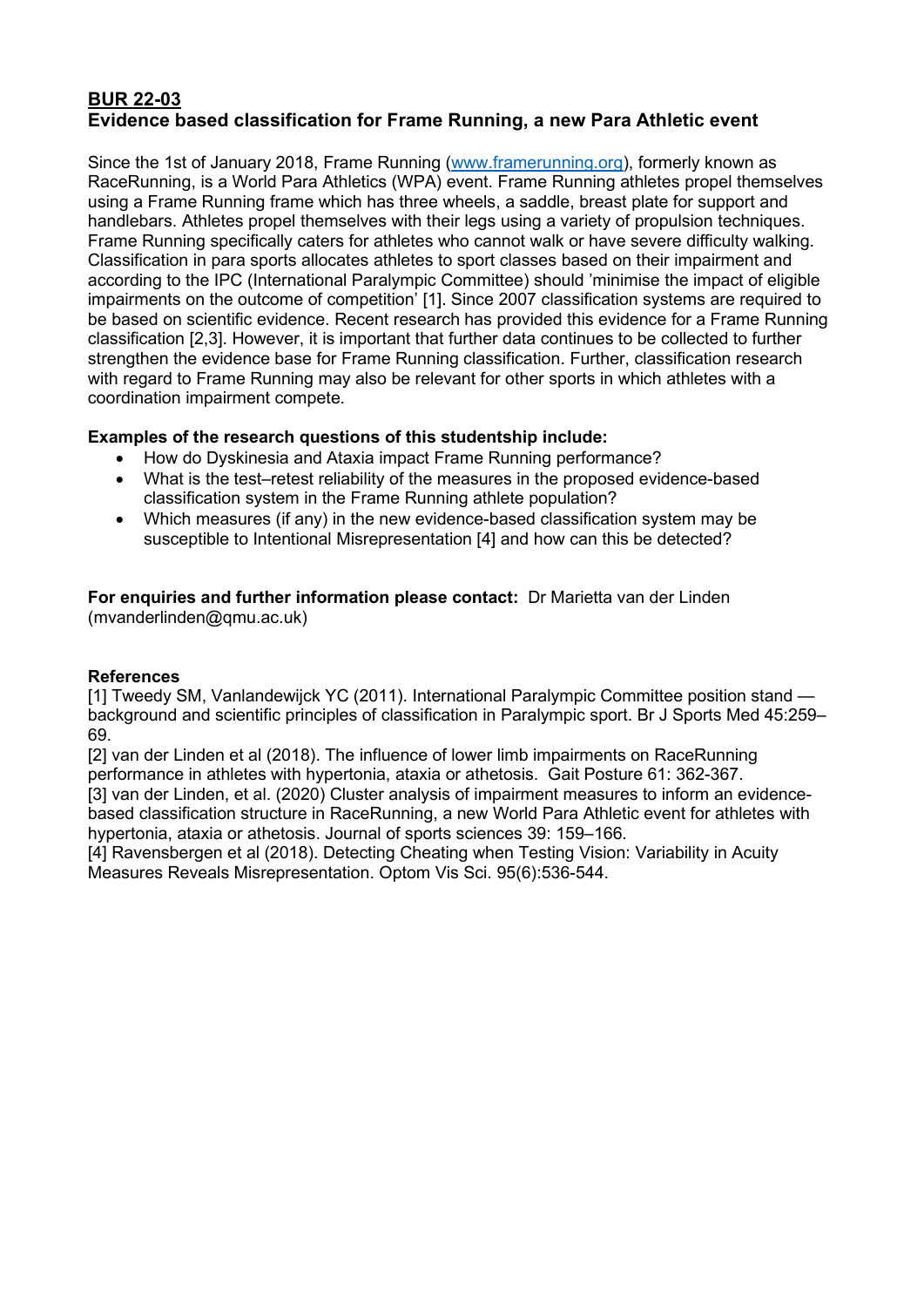# **BUR 22-04 Working title: Injury risk in competitive youth cyclists**

**Background:** Cycling is a popular activity for many young people. Cycle racing is flourishing at the youth level with thousands regularly participating [1]. Although cycling is commonly thought to be a low impact sport, and therefore a lower risk for non-traumatic injury, relatively static postures combined with a repeated cycling action in addition to the higher volume of training associated with racing may potentially place the youth racer at increased risk of injury. Knee and back pain are the most commonly reported injuries in the cycling population [2].

Across the wider adolescent population, knee pain is a commonly reported condition. Although knee pain in adolescents is thought by many to be a self-limiting condition, studies have shown that as many as one in two adolescents will still report pain one year later and four out of ten still report significant knee pain five years later [3]. Chronic knee pain has a significant impact on quality of life and 60% of young people had either stopped or reduced their sporting activity as a result of their knee pain. A greater understanding of factors that contribute to the development of knee pain would therefore be beneficial.

Several studies have explored injury risk in young athletes although there is a lack of consistent guidance. Jaythani et al [4] reported that higher levels of sport specialization were associated with increased injuries. Studies of elite adolescent athletes have however suggested that injury risk is multifactorial and that factors such as nutritional status and sleep are significant [5].

Although the prevalence of knee pain in the general adolescent population has been fairly well documented, few studies have considered the effect of type or level of sporting activity on the risk for developing knee pain. Murray <sup>[6]</sup> notes the large degree of variability in typical training loads across different sports and suggests that there may be a link between type of sport and injury risk. In addition, sports specific elements such as age of specialization, the environment, equipment and sporting rules may have a role to play <sup>[5]</sup>. To date however, despite the potential for knee injury, little is known about the prevalence and risk factors for non-traumatic musculoskeletal injuries in youth cycle racers [7].

# **Examples of the research questions of the studentship:**

- 1) What is already known about the risk factors for knee pain in competitive youth cyclist? (systematic review)
- 2) What is the prevalence of non-traumatic knee injuries in competitive adolescent cyclists? (survey)
- 3) A multifactorial, longitudinal analysis of biopsychosocial risk factors (e.g. training load, nutritional status, sleep, mental health) for knee injury in competitive adolescent cyclists.

## **For enquiries and further information please contact:** Dr Judith Lane (jlane@qmu.ac.uk)

## **References**

- 1. BRITISH CYCLING, 2019. *A Year in Review*. Manchester: British Cycling.
- 2. LANE J, CUTHBERT R. 2017. The prevalence of non-traumatic musculoskeletal injuries in non-professional road cyclists. *Physiotherapy*, vol 103, suppl 1.
- 3. RATHLEFF, M.S*.,et al*, 2019. Five-year prognosis and impact of adolescent knee pain: a prospective population-based cohort study of 504 adolescents in Denmark. *Paediatrics,* vol 9, no. 5, e024113
- 4. JAYANTHI N, *et al*. 2020. Risk of Injuries Associated With Sport Specialization and Intense Training Patterns in Young Athletes: A Longitudinal Clinical Case-Control Study. *Orthopaedic Journal of Sports Medicine.* doi:10.1177/2325967120922764
- 5. VON ROSEN P, *et al*. 2017. Multiple factors explain injury risk in adolescent elite athletes: Applying a biopsychosocial perspective. *Scand J Med Sci Sports*. Vol 27, no12, pp.2059- 2069.
- 6. MURRAY, A, 2017. Managing the training load in adolescent athletes*. International Journal of Sports Physiology and performance*, vol 12, S2-42 -S2-49
- 7. ALEMAN, K.B., MEYERS, M.C., 2010. Mountain Biking Injuries in Children and Adolescents. *Sports Med*., Vol 40, pp.77–90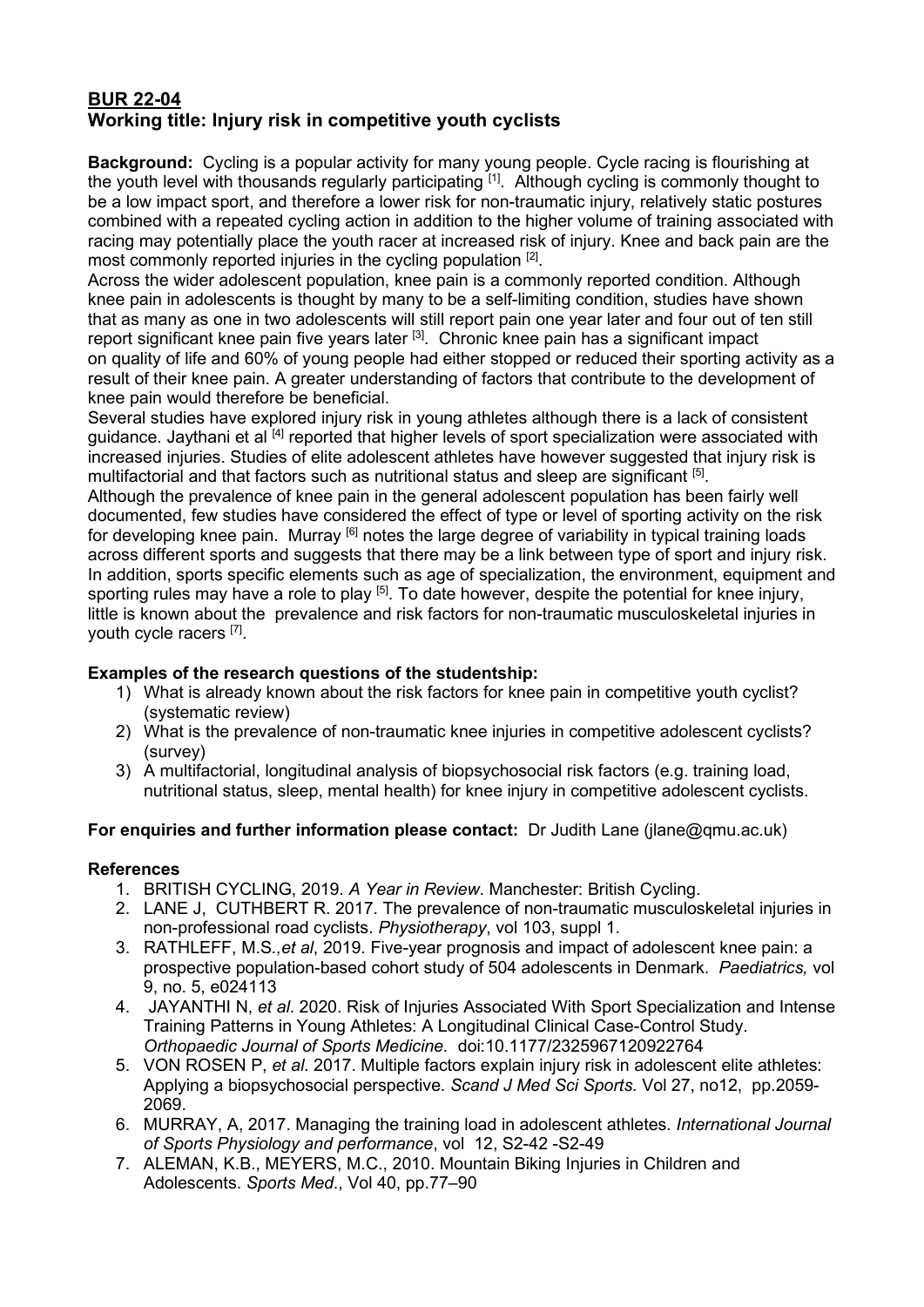# **BUR 22-05 Working Title: Community-based rehabilitation and exercise after critical illness**

**Background:** Annually about 100,000 patients are admitted to Intensive Care Units in the United Kingdom with about 75% surviving to hospital discharge. There is now compelling evidence of ongoing physical, cognitive and psychological problems after critical illness that are frequently not addressed through current care provision [1, 2]. Physical problems may contribute to a prolonged recovery time and for many, exercising and participating in a structured exercise programme is challenging. There is a lack of a co-ordinated rehabilitation pathway and survivors' needs are often neither identified nor specifically addressed [3]. There is still uncertainty about the most effective way to deliver physical rehabilitation after critical illness and in particular after discharge home [4, 5]. Discharge home is becoming increasingly 'quicker' and targeted at those who are 'sicker' shifting both the burden and complexity of care delivery to community services. As a result, the development and evaluation of community-based rehabilitation is increasingly important. Qualitative evaluation of an exercise programme delivered immediately after discharge from hospital highlighted the importance placed on exercise by survivors of critical illness but identified barriers to the intervention, that had been designed by health professionals, including poor mental health, physical limitations and lack of motivation [6]. Our own work has highlighted that recovery following critical illness happens within an individual's time-frame, not a schedule imposed by the healthcare system, and rehabilitation and exercise interventions need to be responsive to this [3]. This study will employ a mixed methods approach to firstly identify rehabilitation needs of survivors of critical illness after discharge from hospital and explore potential models for the delivery of exercise rehabilitation. Secondly, this data will be used to develop and pilot the feasibility of a community-based model of rehabilitation and exercise delivery after critical illness. It is anticipated engagement with survivors of critical illness will ensure the intervention is responsive to their needs and inform a community-based model of rehabilitation which promotes self and long-term management.

## **Examples of the research projects include:**

- 1. To explore the rehabilitation needs and potential models of community-based exercise rehabilitation with survivors of critical illness.
- 2. To develop a community-based exercise rehabilitation intervention with survivors of critical illness.
- 3. To pilot and explore the feasibility of a developed community-based exercise rehabilitation intervention for survivors of critical illness.

## **For enquiries and further information please contact:** Dr Lisa Salisbury

(Lsalisbury@qmu.ac.uk)

## **References**

[1] Needham DM, Davidson J, Cohen H, Hopkins RO, Weinert C, Wunsch H, et al. Improving longterm outcomes after discharge from intensive care unit. Crit Care Med. 2012;40:502–9.

[2] Harvey MA, Davidson JE. Postintensive Care Syndrome: Right Care, Right Now…and Later. Crit Care Med. 2016 Vol 44, pp.381–5.

[3] Kean, S, Salisbury, LG, Rattray, JE, Walsh, TS, Huby, G & Ramsay, P (2016). 'ICU Survivorship' - a constructivist grounded theory of surviving critical illness. Journal of Clinical Nursing, Vol 26, No 19-20, pp. 3111-3124.

[4] Connolly, B, Salisbury, L, O'Neill, B, Geneen, L, Douiri, A, Grocott, MP, Hart, N, Walsh, TS, Blackwood, B & ERACIP Group (2015). Exercise rehabilitation following intensive care unit discharge for recovery from critical illness. Cochrane database of systematic reviews, vol 6, pp. 1- 62., 10.1002/14651858.CD008632.pub2

[5] Connolly, B, O'Neill, B, Salisbury, L & Blackwood, B (2016). Physical rehabilitation interventions for adult patients during critical illness: An overview of systematic reviews. Thorax 71(10):thoraxjnl-2015-208273.

[6] Ferguson, K, Bradley, JM, McAuley, DF, Blackwood, B & O'Neill (2017). Patients' Perceptions of an Exercise Program Delivered Following Discharge From Hospital After Critical Illness (the Revive Trial). Journal of Intensive Care Medicine 1-7.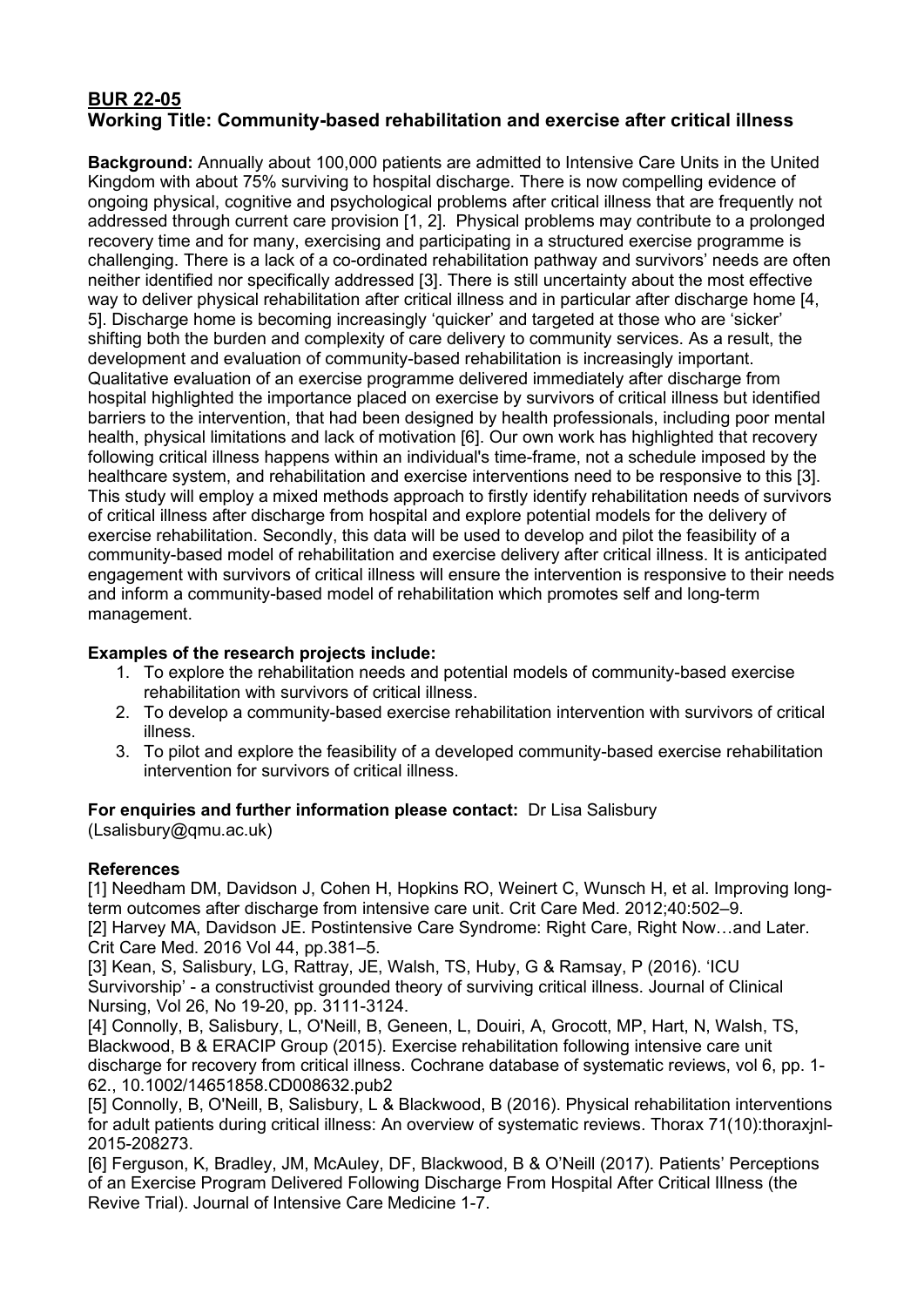# **BUR 22-06 Working Title: Application of Motor Learning principles during stroke rehabilitation**

Background: 100,000 people suffer a stroke in the UK each year, with approximately 1.3 million people living with stroke and around two thirds of stroke survivors living with ongoing disability [1]. Physiotherapists help people living with stroke to exercise and practice movements with the aim of relearning of functional tasks affected by their stroke [2]. There are numerous approaches to stroke rehabilitation, however no definitive optimal approach has been identified [3]. There is however, emerging evidence to suggest that specific training during stroke rehabilitation based on Motor Learning (ML) principles may drive neuroplasticity and reduce post-stroke motor impairments [4]. Knowledge and understanding of motor learning (ML) principles is fundamental to physiotherapy and has numerous applications in physiotherapy practice [5]. Key aspects of ML such as task specificity, structuring practice and providing feedback are important elements in clinical practice [6] and empirical evidence from clinical studies provide some insight about how to apply ML principles such as intensity of practice, structure of practice schedules and how to provide feedback in clinical practice [4,5]. Most of these studies have explored single components of ML principles and only a limited number of studies have investigated the efficacy of ML principles in stroke rehabilitation [7]. There is therefore a gap between the integration of ML theory, research and clinical practice in stroke rehabilitation [4,5]. This studentship will explore the topic of motor (re)learning in stroke rehabilitation potentially using a mixed methods approach. This might include a systematic literature review and an initial observational study, followed by a qualitative exploration of physiotherapists' knowledge and perceptions. It is anticipated that these initial phases would inform the development, delivery and evaluation of a comprehensive stroke rehabilitation programme incorporating motor learning principles.

Examples of the research questions of proposed studentship include:

- How are motor learning principles used by physiotherapists during stroke rehabilitation?
- What are physiotherapists' knowledge and perceptions of applying motor learning principles in stroke rehabilitation?
- How can Motor Learning principles be successfully incorporated into a comprehensive stroke rehabilitation programme?

For enquiries and further information please contact: Dr Gill Baer (gbaer@qmu.ac.uk)

## References

[1] Stroke Association (2021) *Stroke Statistics* Available at [https://www.stroke.org.uk/what-is](https://www.stroke.org.uk/what-is-stroke/stroke-statistics)[stroke/stroke-statistics](https://www.stroke.org.uk/what-is-stroke/stroke-statistics) (accessed 20/12/2021)

[2] Krakauer, J. (2006), 'Motor learning: its relevance to stroke recovery and neurorehabilitation', *Curr Opin Neurol,* 19 pp. 84-90

[3] Pollock, A., Baer, G., Campbell, P., Choo, P., Forster, A., Morris. J., Pomerov. V., and Langhorne, P. (2014) Physical rehabilitation approaches for the recovery of function and mobility following stroke. *Cochrane Database of Systematic Reviews* 2014, Issue 4. Art. No.: CD001920. [4] Maier, M., Ballester, B. R., & Verschure, P. (2019). Principles of Neurorehabilitation After Stroke Based on Motor Learning and Brain Plasticity Mechanisms, *Frontiers in systems neuroscience*, *13*(74).

[5] Fisher, B. E., Morton, S. M., and Lang, C. E. (2014), 'From motor learning to physical therapy and back again: the state of the art and science of motor learning rehabilitation research'. *Journal of Neurologic Physical Therapy*, *38*(3), pp.149–150.

[6] Atun-Einy, O. and Kafri, M. 2021 'Physical Therapists' perspectives of the construct of motor learning and their motor learning-based practice a qualitative study', *Physiotherapy Theory and Practice,* 37(12), pp.1377-1390.<https://doi.org/10.1080/09593985.2019.1693676>

[7] Blennerhassett, J., and Dite, W. (2004) 'Additional task-related practice improves mobility and upper limb function early after stroke: a randomised controlled trial', *The Australian journal of Physiotherapy*, *50*(4), pp. 219–224. [https://doi.org/10.1016/s0004-9514\(14\)60111-2](https://doi.org/10.1016/s0004-9514(14)60111-2)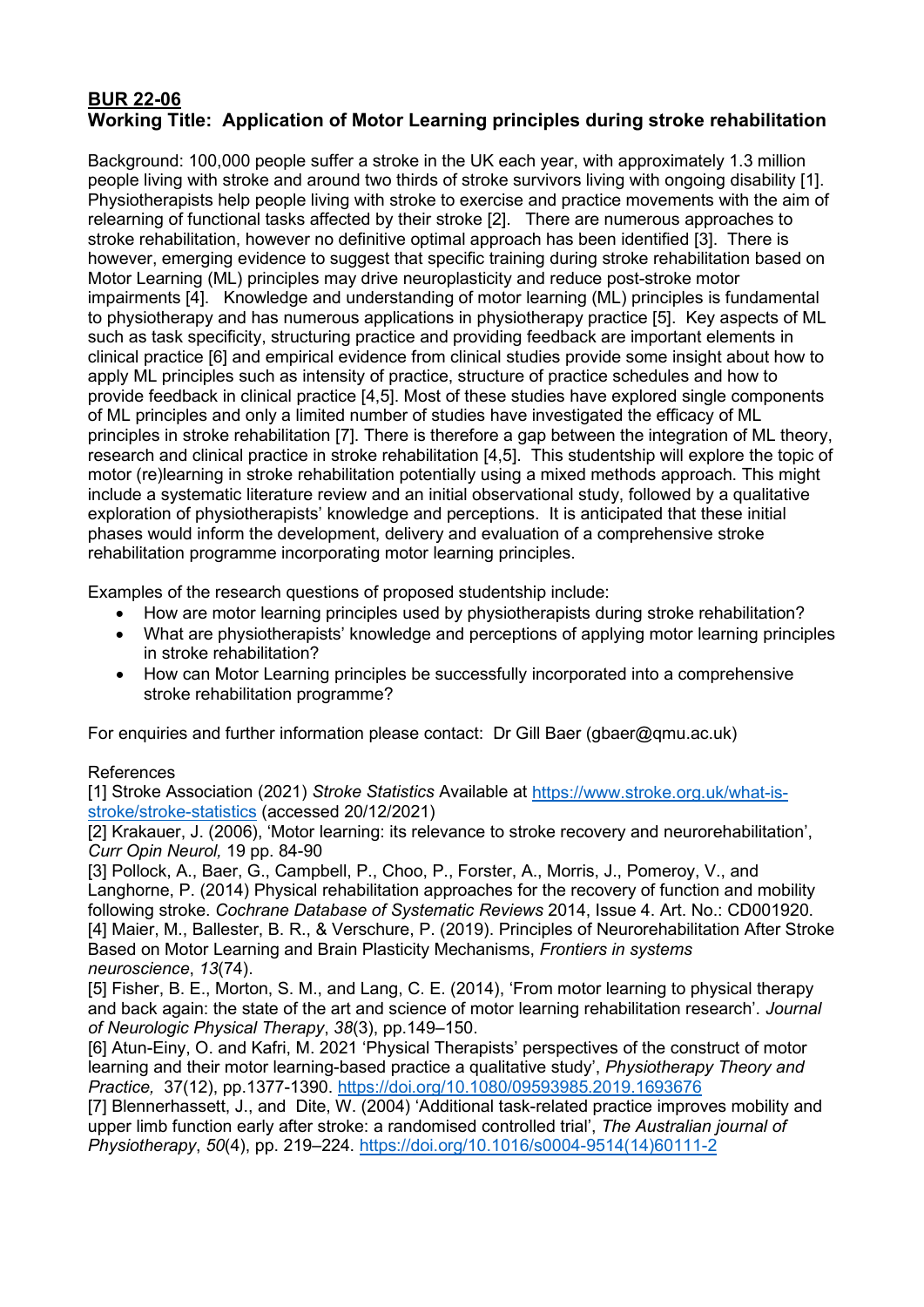# **BUR 22-07**

# **Working title: Making buildings and technology work with people who have complex and varied disability for optimal wellbeing and independence**

**Background:** This proposed studentship involves collaboration with Capability Scotland (CS) with specific focus on development of their service provision in Perth – a national residential resource for adults with physical disabilities and/or learning disabilities: Upper Springland (UPS). This accommodates up to 60 people from one-third of the council areas in Scotland.1 Significant service redesign is underway, including development of a new nearby site, to replace the current campus. CS wish to be sector-leading, engaging actively in research and knowledge exchange to optimise the outcomes of their provision for health and wellbeing of their community. Over the summer 2021 they commissioned QMU to develop research insights into current and optimal service provision, informed by literature and the views of customers and other stakeholders. This project has been completed and work is underway to disseminate the research insights. The findings informed the CS Business Plan for the new site (Bertha Park) and both organisations wish to progress the collaboration relating to research and practice.

 A scoping review was conducted, focusing on environmental factors that influence participation for people with disabilities living in residential settings. Results emphasised use of a personcentred co-production approach to design the environment, maximising accessibility and facilitating participation.2 Co-production can be inhibited where people are unable to talk to the designers. Active support is needed within appropriate physical spaces that uses assistive and smart technologies to enable residents' expression and development.<sup>3,4</sup> This needs support, infrastructure and training and can enhance independence, physical activity, social integration and productivity.5,6 There is, however, limited research on the ways in which people, buildings, and technology interact optimally. Therefore, gaps have been identified in the literature and practice relating to co-production with people who have varied communication abilities and exploring how care staff can work with residents to facilitate optimal health and wellbeing through optimal use of the physical environment and assistive and smart technologies.

## **Examples of the research questions of proposed studentship:**

- How do we ensure that people who experience communication barriers are able to be coproducers of the optimal configuration of buildings and technology that meet their needs?
- How do co-designed living spaces with integrated assistive and smart technologies impact on physical and psychological wellbeing and independence in people with complex disabilities?
- How can the users of co-designed living spaces and integrated technologies work with together with people involved in their care to ensure that their function and wellbeing are optimised over time?

### **For enquiries and further information please contact:** Professor Cathy Bulley [cbulley@qmu.ac.uk](mailto:cbulley@qmu.ac.uk)

#### **References**

1. CARE INSPECTORATE, 2019b. *Care Inspectorate Report (2019), Upper Springland.* Available online InspectionReport-304710.pdf 18 August 2021.

2. EISENBERG, Y., et al., 2017. Does the built environment moderate the relationship between having a disability and lower levels of physical activity? A systematic review. *Preventative Medicine*, **95,** pp. s75-s84.

3. KING, E., et al., 2017. Activities of daily living and transition to community living for adults with intellectual disabilities. *Scandinavian journal of occupational therapy,* **24**(5), pp. 357-365. 4. WASHINGTON, S.E., et al., 2021. Environmental Modifications and Supports for Participation Among Adults Aging with Intellectual and Developmental Disabilities: A Scoping Review. *American Journal of Occupational Therapy*, **75**(4).

5. DONEHOWER PAUL, C., et al. 2021 Using Wireless Technology to Support Social Connectedness in Individuals with Intellectual and Developmental Disabilities: A Focus Group Study. *Journal of Special Education Technology,* [https://doi.org/10.1177%2F01626434211004133.](https://doi.org/10.1177%2F01626434211004133) 6. RIPAT, J. and WOODGATE, R.L. 2017. The importance of assistive technology in productivity pursuits of young adults with disabilities. *Work*, **57**(4), pp.455-468.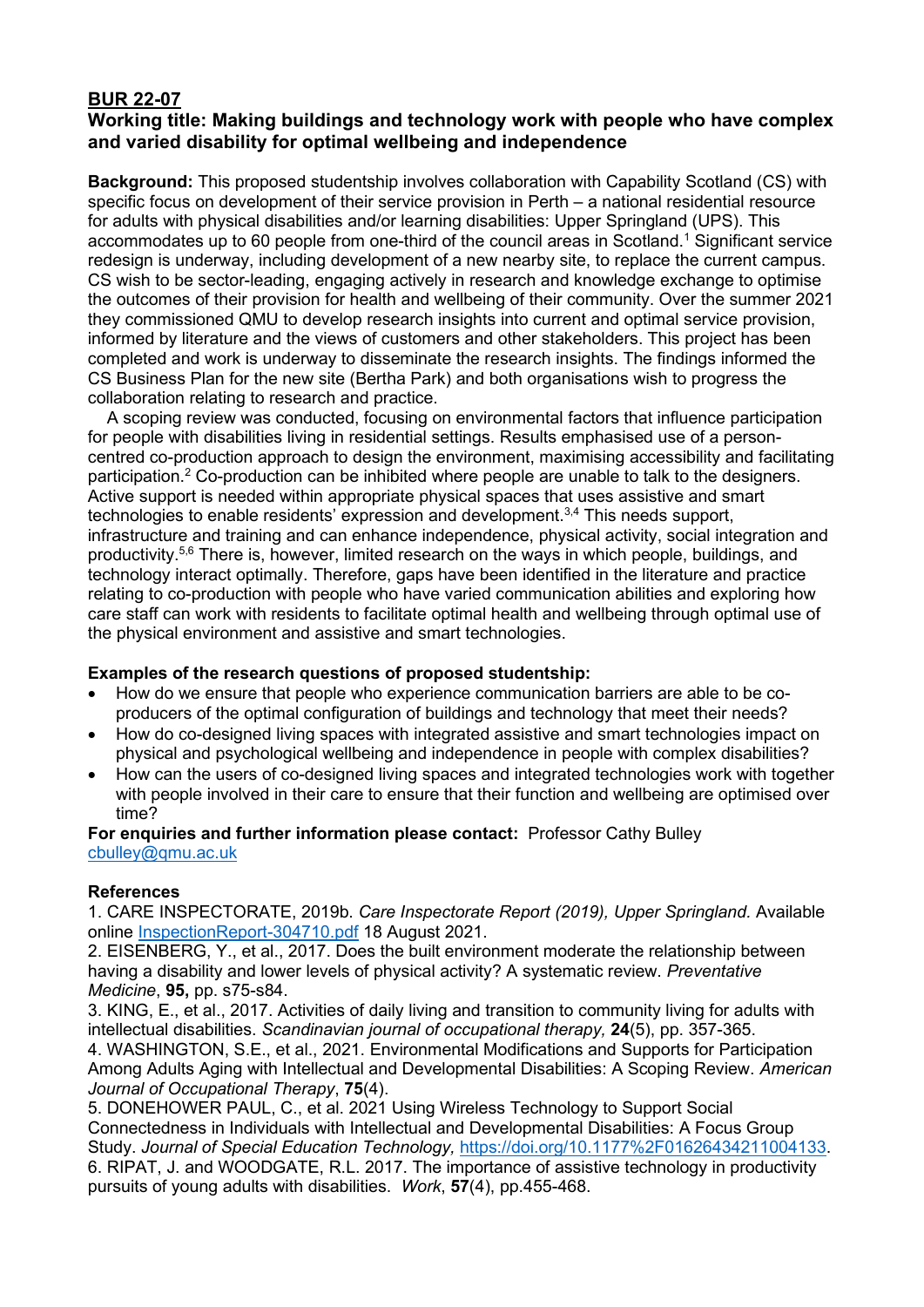## **BUR 22-08 The effect of periodised training load on motor fatigability, sensorimotor and neuromuscular performance capabilities in elite women footballers**

**Introduction:** It is commonplace in male professional soccer to monitor training and match-related physical stress, commonly referred to as workload, in order to maximise player performance and reduce the likelihood of over-training and injury. Specifically, rapidly increasing volumes of high intensity actions such as high-speed running, sprinting, and explosive changes of direction, may leave players especially vulnerable (1). Similarly, arduous training sessions and match-play have been shown to elicit reduced neuromuscular (NM) performance for up to 72 hours subsequently highlighting the potential for critical disruption to homeostasis among soccer players (2). The implementation of tracking devices, such as global positioning systems (GPS), has facilitated a more accurate characterisation of the locomotor activities of elite male players to inform training practices. This has resulted in an optimisation of performance with some minimisation of injuries (3). However, despite this increased evidence for the elite male footballer there remains is a relative scarcity of research evidence that characterises the locomotor activities and training load of the elite woman footballer in general (4,5) and the elite Scottish female professional footballer in particular.

The proposed PhD will offer a novel, soccer-specific appraisal of meaningful, contemporary research questions whose findings might have direct applicability to enhanced practices within training to ensure increased likelihood of improved performance and the prevention of injury elite Scottish female football players. The programme of research will be designed to be feasible and compatible with current elite club practices of a Scottish professional senior ladies team and be minimally-intrusive to the playing and support staff. Focus will be placed on the senior professionals and their potential for performance development, but will also involve selective evaluations of junior (under-20) and academy players to facilitate 'baseline' evaluations of performance and fitness capacities. This would facilitate comprehensive limb and muscle group comparisons, 'individualised' post-injury rehabilitative care and objective markers for safe, postinjury return to playing. The culmination of the research would focus on the development and evaluation of the effectiveness of a practically-relevant and novel 'acute' high-intensity fatiguing intervention that would be designed to (i) enhance soccer performance capabilities by minimising fatigability and to lessen the likelihood of musculoskeletal injury in elite female football players and (ii) minimise the likelihood of physiological incompatibility (interference) amongst stimuli for highintensity and muscular endurance conditioning. Duration of conditioning would be tailored to the time-availability constraints within the women's professional football club for pre-season/intraseason preventative conditioning and, where appropriate, physiotherapeutic rehabilitation. This programme of PhD research proposes to investigate changes in elite female football players' fatigability, neuromuscular, and sensori-motor performance across a playing season, in the context of player load and injury data, to inform the practices of the club's Strength & Conditioning and Medical departments.

## **Potential exemplar studies**:

*Study 1*: A comparison of agility-related functional capacity and neuromuscular performance capabilities in senior and early-career female professional soccer players across the competitive season

*Study 2*: An exploration of the effects of the training load associated with the match–play microcycle upon agility-related functional capacity, neuromuscular performance capabilities, and game-related fatigability in elite female footballers.

*Study 3*: The effects of an acute intra-season neuromuscular and sensorimotor performance conditioning programme on agility-related functional capacity, neuromuscular performance capabilities and resistance to game-related fatigue in female professional soccer players.

## **Supervisory Team: Professor Tom Mercer (tmercer@gmu.ac.uk), Professor Nigel Gleeson** [\(ngleeson@qmu.ac.uk\)](mailto:ngleeson@qmu.ac.uk), Nathan Ring.

#### **References**

**1.** Bowen, L., Gross, A. S., Gimpel, M., & Li, F. X. (2017). Accumulated workloads and the acute: Chronic workload ratio relate to injury risk in elite youth football players. British Journal of Sports Medicine.<https://doi.org/10.1136/bjsports-2015-095820>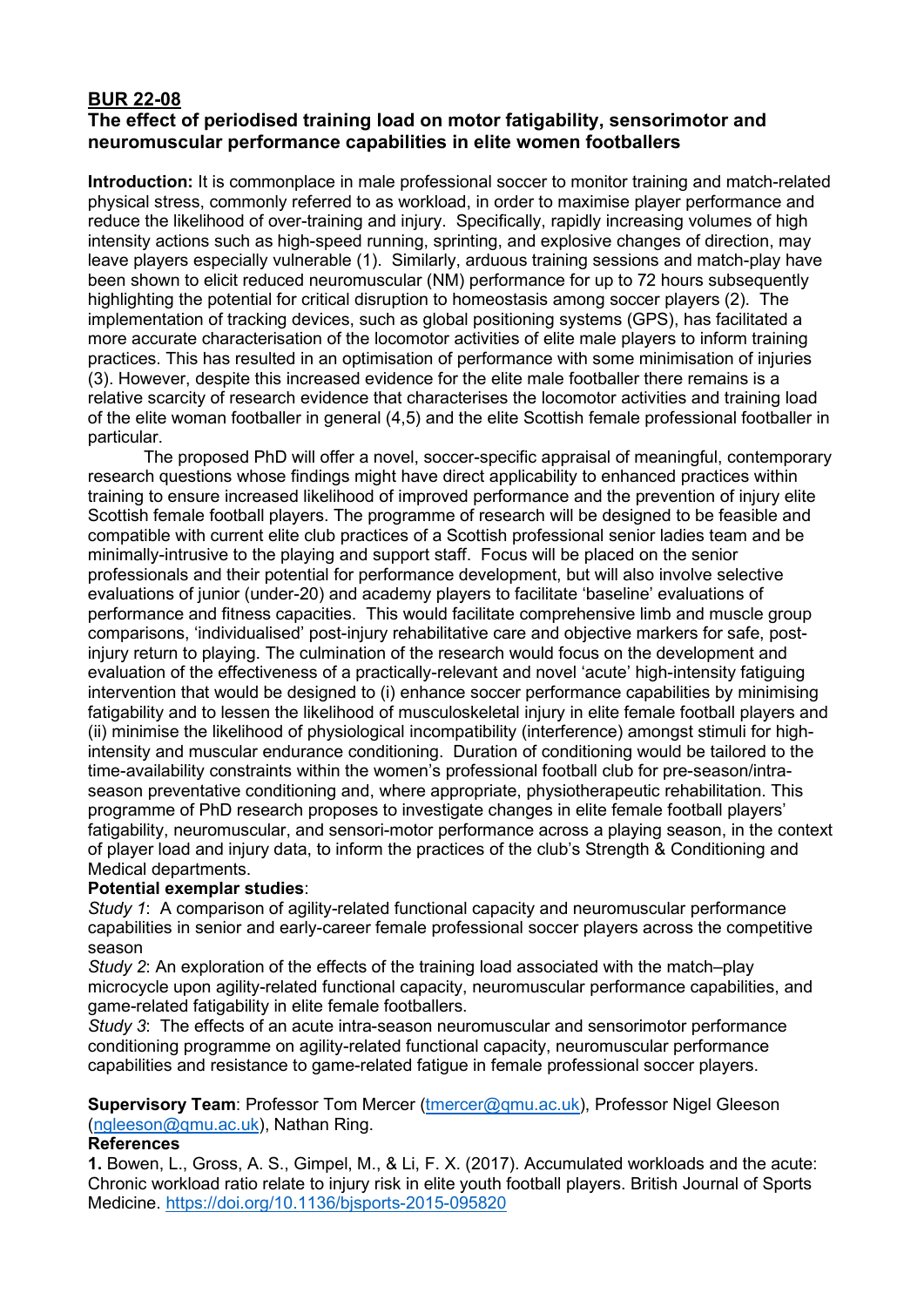**2.** Silva, J. R., Rumpf, M. C., Hertzog, M., Castagna, C., Farooq, A., Girard, O., & Hader, K. (2018). Acute and Residual Soccer Match-Related Fatigue: A Systematic Review and Meta-analysis. Sports Medicine. https://doi.org/10.1007/s40279-017-0798-8

**3**. Buchheit, M., & Simpson, B. M. (2017). Player-tracking technology: Half-full or half-empty glass? International Journal of Sports Physiology and Performance. https://doi.org/10.1123/ijspp.2016- 0499

**4**. Live S et al. (2021) Load Monitoring Practice in Elite Women Association Football. Front Sports Act Living ;3:715122. doi: 10.3389/fspor.2021.715122

**5.** Lillian Gonçalves et al. (2021) Associations between Physical Status and Training Load in Women Soccer Players. Int J Environ Res Public Health, 18(19):10015. doi: 10.3390/ijerph18191001

6. Clancy C, Gleeson N, Mercer T. (2022) [Neuromuscular Performance and Training Workload](https://pubmed.ncbi.nlm.nih.gov/34404025/)  [Over an In-Season Mesocycle in Elite Young Soccer Players.](https://pubmed.ncbi.nlm.nih.gov/34404025/) Int J Sports Physiol Perform. 1;17(1):37-43. doi: 10.1123/ijspp.2020-0834.